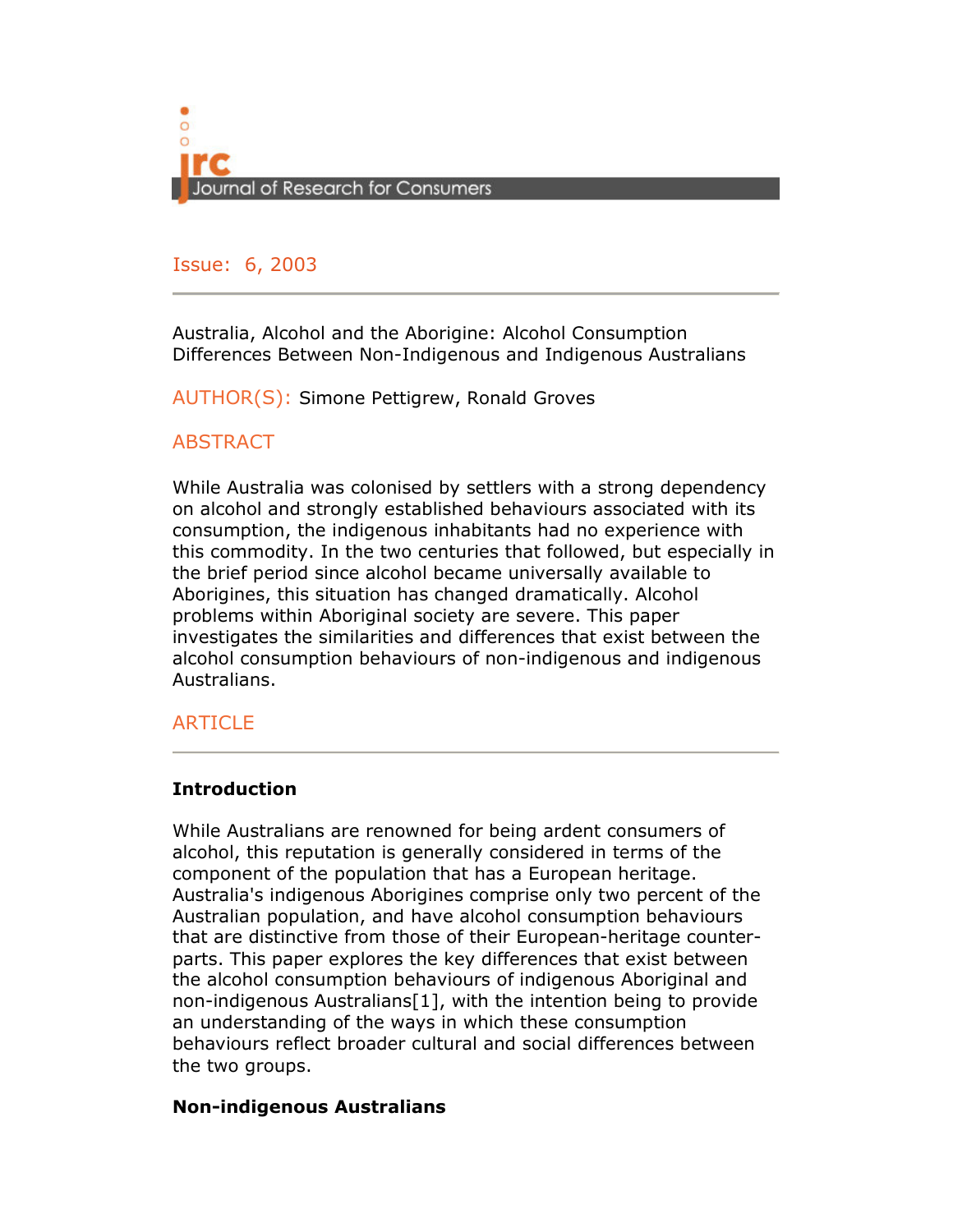Alcohol consumption has played a central role in social relationships since the European settlement of Australia. Freeland (1966) writes that within a day of settlement, the 750 convicts of the first fleet, under the influence of a special ration of rum, indulged in a night of feasting, drinking and debauchery unparalleled in the history of colonial settlement. This led to the colony's first legislation, the prohibition of trading in alcohol. Over the ensuing months, magistrates spent a considerable amount of their time involved with violations of this legislation. Following the removal of the prohibition in 1792, the public house became the cornerstone of the nation's social developments. Pubs usually preceded churches and often afforded the sole opportunity for public congregation. Australia's first bank, oldest existing newspaper, foundation postal services, art gallery and public lending library were all established in pubs.

Contemporary Australians, on average, are relatively heavy consumers of alcohol, ranking nineteenth in the world in terms of consumption per capita (Productschap Voor Gedistilleerde Dranken 1999). Average alcohol consumption rates are equivalent to approximately three cans of full-strength beer per day (Australian Bureau of Statistics [ABS] 1995). While Australians have been criticised as being heavy drinkers (King 1978), current consumption levels are not excessive among large proportions of the population. Instead, high levels of consumption tend to be polarised to particular segments, with males, younger drinkers, and those living in the warmest parts of Australia consuming significantly greater amounts of alcohol per capita than other Australians (ABS 1990, 1995). Douglas (1987) describes drunkenness as culturally prescribed, and therefore expressive of the culture in which it occurs. Non-indigenous Australians have long associated drunkenness with egalitarianism due to the tendency for social distinctions become less noticeable and meaningful among the intoxicated (Fiske, Hodge, and Turner 1987; King 1978).

#### Indigenous Australians

Alcohol has been central to Aboriginal-European social relations since occupation. It signifies more than simply another commodity and its use by Aborigines symbolically represents acceptance and inclusion within non-indigenous Australian society (Hunter 1993). By the commencement of the twentieth century, most Aborigines lived on reserves and depended on Europeans for scarce employment (Stanner 1979). Over half of Australia's Aborigines remain unemployed. In the remote Kimberley where half the data were collected, ninety percent of Aborigines live below the poverty line (Evans 1989) and almost all survive on government welfare (Yu 1994). A large proportion of this welfare is returned to the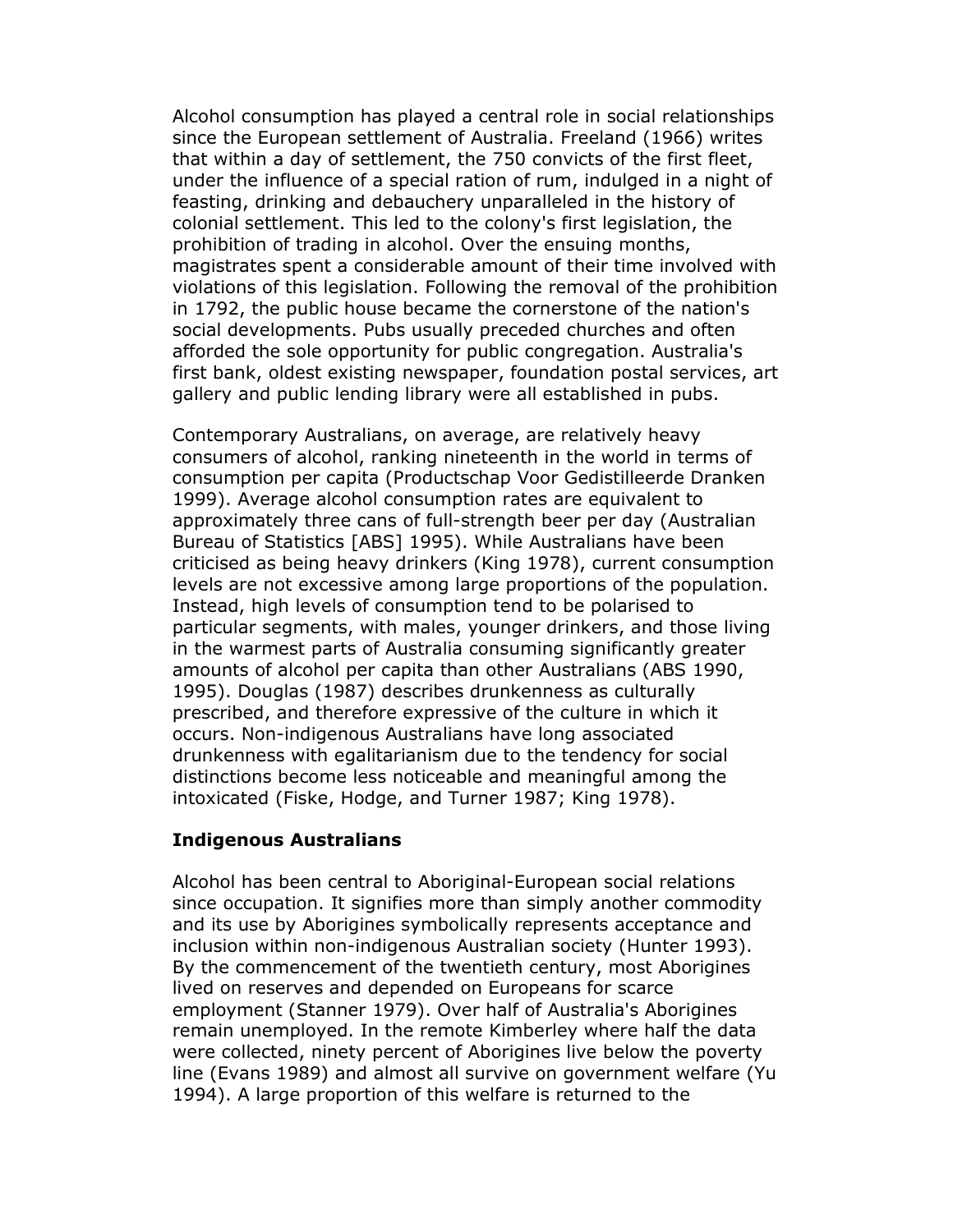Government through the medium of taxes, especially on alcohol sales (Langton, 1993). The ban on Aborigines' consumption of alcohol was only lifted in 1967 (Biskup 1973). While a smaller percentage of Aborigines consume alcohol than non-indigenous Australians, consumption per capita is greater (Gray and Chikrizhs 2000). Figures show that an estimated 85 percent of the Kimberley Aborigines who drink alcohol have an alcohol problem (Hunter, Hall, and Spargo 1992). The median consumption rate per drinking day for young Aboriginal males is equivalent to eleven cans of full strength beer, while young Aboriginal women consume around half this average (Hunter 1993, p.104).

Pre-occupation Aboriginal society had a deep-seated sharing ethos that was needed for survival. This involved a network of commitments, duties and debts, based upon reciprocity with sanctions for non-reciprocity (Thompson 1949). The act of giving, however, was usually considered more important than the gift itself (Stanner 1979). In contemporary Aboriginal society there is a strong expectation that durable goods, such as rifles, video recorders, and motor vehicles, will be shared communally. Cash is shared even more than market foods, being readily asked for and given, especially with the arrival of food supplies in remote areas. Although no records are kept, a balanced reciprocity prevails over time, and those who continually fail to reciprocate are avoided (Shaw 1979). Communal gambling and alcohol drinking are also major occasions for sharing cash (Altman 1987). While gambling and drinking are considered occasions for leisure, excitement and social cohesion, they also often result in dissension, conflict and dispersion. Alcohol continues to wreak havoc among communities and suicides continue at well above the rate of non-indigenous Australians (Hunter 1993). Alcohol occasions neglect and abuse within the family and exacerbates already severe health problems (Hunter et al. 1992).

The upsurge in Aboriginal alcohol consumption since 1967 has been attributed to a diversity of causes. These include: (1) the breakdown of traditional social control mechanisms; (2) a lack of means for establishing and ritually enacting group identity; (3) a lack of traditional rules for alcohol consumption behaviours; (4) the culturally infused sharing ethos; (5) resistance to imposed controls on Aboriginal society; and (6) a lack of processes for reducing tensions and frustrations occurring as a result of poverty, unemployment, discrimination, boredom and dislocation (Altman 1987; Huffer 1983; Langton 1993; Sackett 1988). This last reason, in particular, could explain the greater incidence of alcohol abuse among males who have lost more status than females in the change from a tradition-oriented to welfare culture.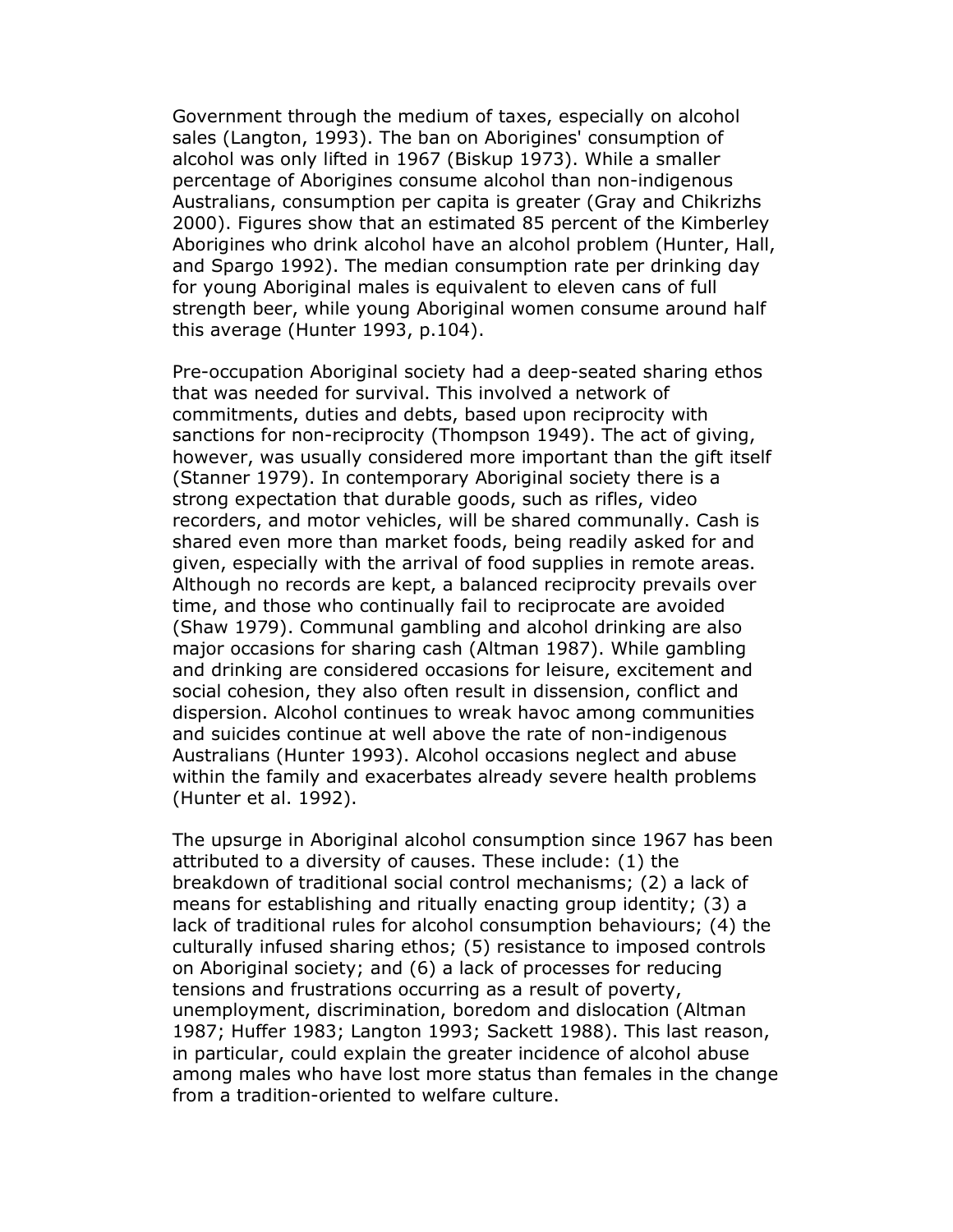## Methodology

The data used in this study were derived from two separate ethnographic studies of alcohol consumption in Australia. The data for the Aboriginal study were collected within remote communities in the north-west region of Australia. The second study focused on the non-indigenous population and involved both in situ interviews in drinking venues and interviews in people's homes, in schools, and in retirement villages. Interviewing was conducted in different areas across three Australian states (NSW, VIC, and WA) to ensure coverage of various age and socio-economic groups.

# Findings

## Alcohol consumption behaviours among non-indigenous Australians

The interview and observation data yielded three major characteristics of alcohol consumption among non-indigenous Australians: (1) the importance of social aspects of alcohol consumption to drinkers, including the communication of group membership and the facilitation of bonding activities; (2) the stratified nature of alcohol consumption, particularly among drinkers of different genders; and (3) the ritualised nature of alcohol consumption.

## Social Consumption

Among non-indigenous Australians alcohol consumption is used as a means of achieving social interaction and communicating group membership. At the aggregate level it signals a degree of "Australianness" that aligns the drinker with other members of the national culture. This symbolism can only be accessed, however, when the drinker consumes alcohol in a social context. Cultural conditioning effectively ensures a favourable attitude to social drinking, and a suspicious, condescending attitude to private drinking. These informal sanctions against drinking alone are accompanied by the expectation that "real" Australians engage in alcohol consumption during most social events. Informants noted that it is virtually unthinkable that a social gathering could occur between friends without the presence of alcohol. The relationship between alcohol and socialising is particularly strong where food is consumed.

The consumption of alcohol in social situations enables nonindigenous drinkers to link their identities with those of their peers. Importantly, it allows them to simultaneously communicate their membership of particular social groupings and the broader Australian culture. As such, alcohol performs the important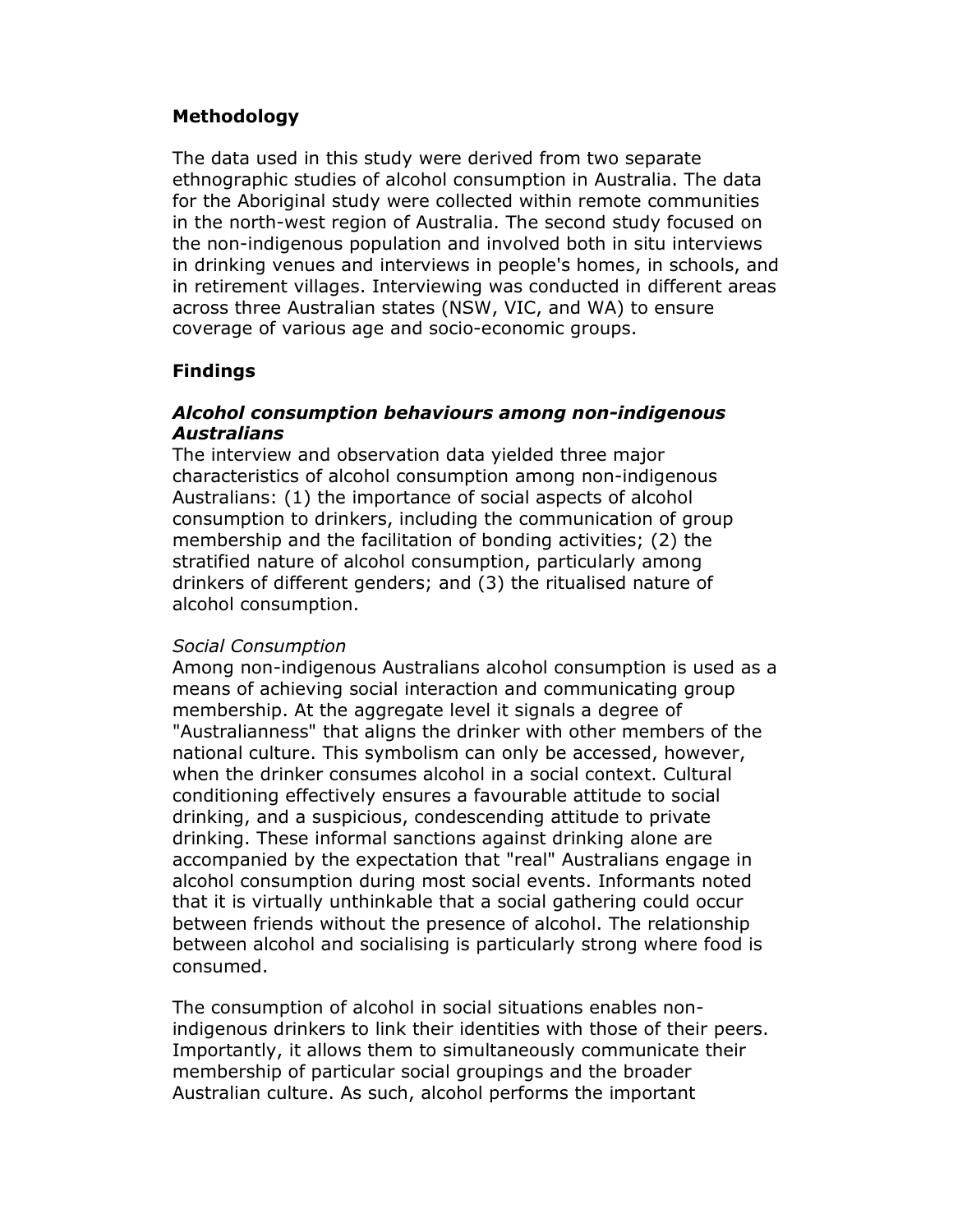functions of facilitating interactions between individuals and locating them within the cultural sphere.

## Stratified Consumption

Among non-indigenous Australians the consumption of beer is highly male-dominated while females are more strongly associated with wine consumption. Due to the high levels of gender symbolism attached to different alcoholic beverages, the vast majority of nonindigenous drinkers conform to societal expectations, choosing to stay safe in the accepted symbolism of their "chosen" beverage. Thus while non-indigenous males and females can choose to consume alcoholic beverages outside of those that are socially prescribed, they do so at the risk of alienation from others. To a lesser extent, age and social class were also found to be alcohol consumption variables. Younger informants perceived a need to drink in larger volumes to achieve intoxication, while older informants typically reported engaging in more restrained consumption. Some categories and brands of alcohol were generally considered more suitable for younger drinkers, while others were deemed to be the consumption domain of older drinkers. Similarly, wealthier informants exhibited preferences for specific varieties of alcohol that differ in price and symbolism from those types favoured by less-affluent drinkers.

## Ritualised Consumption

There are several specific rituals associated with alcohol consumption among non-indigenous Australians, each serving to facilitate the communication of core cultural beliefs. For example, by engaging in shouting rituals drinkers express their belief in egalitarianism. Shouting entails each member of the drinking group paying for a round of drinks in turn, introducing a system of reciprocity to the drinking process (Brady 1992). It ensures that individuals consume at levels considered appropriate by the group, and thus has a coercive element despite its perceived equity (Fiske et al. 1987). The ritual of shouting often results in the tendency to choose the same brand as one's peers, thus reinforcing the social bonding that is a primary objective of the alcohol consumption process.

Similar in nature is the ritual of contributing to the alcohol supply where drinking occurs in social environments other than pubs. For example, when attending a party, drinkers are typically expected to bring alcohol with them to be shared with others during the event. Other rituals include pub attendance and bingeing (where drinkers consume large volumes of alcohol in a single sitting [Health Department of Western Australia 1997]). Through the ritual of pub attendance, many male drinkers communicate their bonding with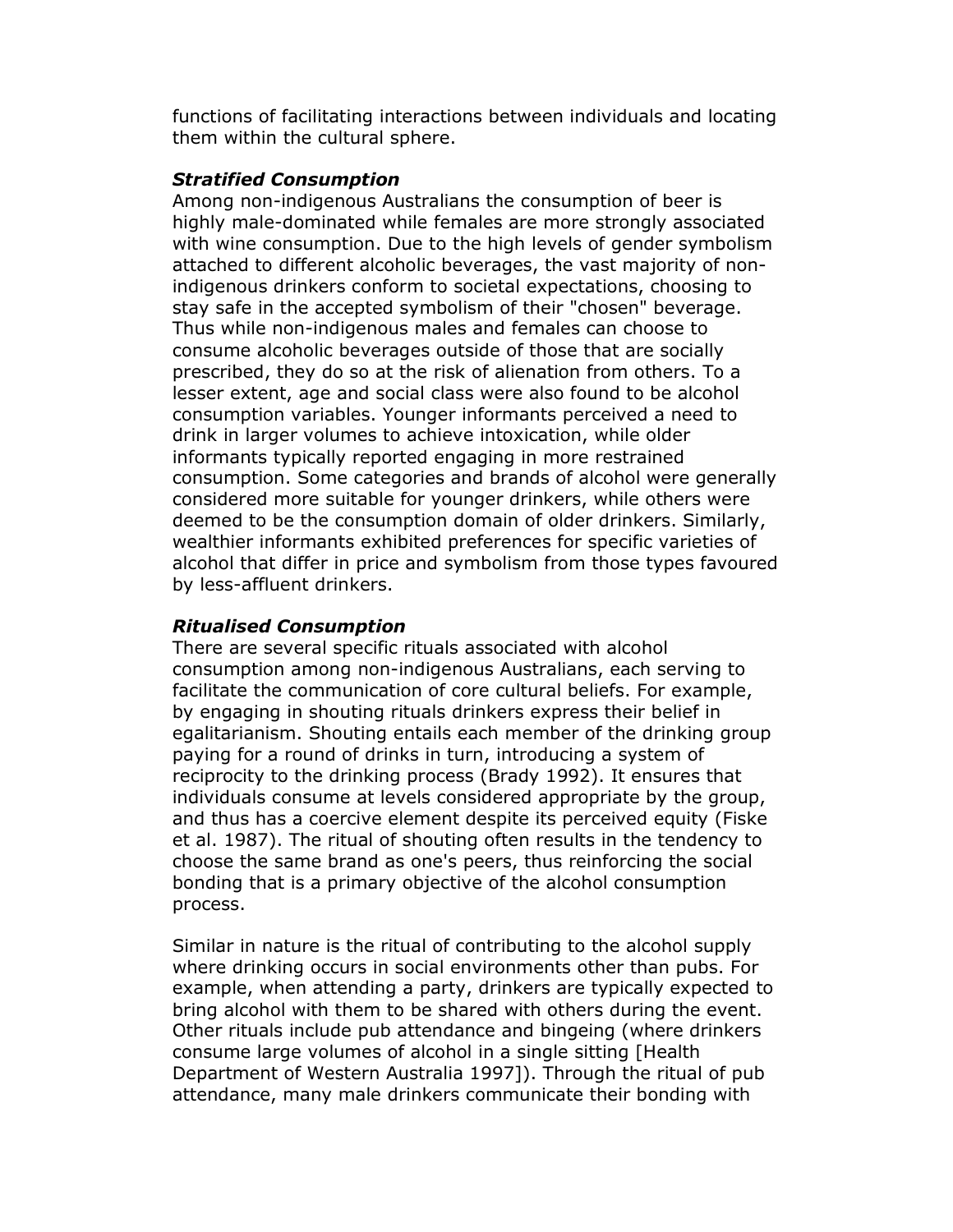other males and their difference from females. The consumption of alcohol in a friendly pub environment also operates as an escape from the stress and complexities of home and work lives (Fiske et al. 1987). By engaging in binge drinking, male drinkers believe that they communicate their strength and masculinity, and where females participate in this activity they often hope to communicate their assertiveness and desire for equality (Mackay 1989). Combined, these rituals provide non-indigenous drinkers with guides for alcohol consumption that facilitate the social interaction with others that can result in satisfactory identity formation and maintenance.

#### Alcohol consumption behaviours among indigenous Australians

Contrary to the Australian stereotype of "the drunken Aboriginal man" (Langton 1993), figures show that the Kimberley Aborigines have a higher percentage of non-drinkers (24 percent among males and 54 percent among females) than the general Australian population and a significantly higher proportion of reformed drinkers than the non-Aboriginal population of the Kimberley (Hunter et al. 1992). Part of the explanation for the 'drunken man' stereotype is the greater visibility of Aboriginal drinking in public open spaces, compared to non-indigenous Australians who indulge within the privacy of houses or the sanctity of the pub. Aboriginal informants also claimed that alcohol offers an opportunity for the release and expression of emotions that are otherwise culturally inappropriate. This is illustrated by comments about drunken bragging, spousal abuse, belligerent talk, and other violence. At the same time, after a drunken binge there is often a suggestion that this 'lack of responsibility' can be explained away because the alcohol was in control. Among Aboriginal groups in the Kimberley, the government-imposed prohibition on aboriginal alcohol consumption encouraged secretive binge drinking. Further social disruption occurred when 'card carrying'[2] mixed descent Aborigines, who were not subject to these restrictions, attained higher status in their communities because of their ability to drink in the 'whitefella's pubs,' as well as provide illegal supplies to other Aborigines. Following the granting of citizenship rights to all Aborigines in 1967, the situation changed dramatically and social disruption increased further.

With regard to identity, the ringer<sup>[3]</sup> is the most alluring and enduring role model for Aboriginal males in the Kimberley. For many, the initial attraction to drinking is related to this glamorous lifestyle of which alcohol is perceived to be an integral part. Once they begin drinking, peer pressure or 'mateship' often reinforces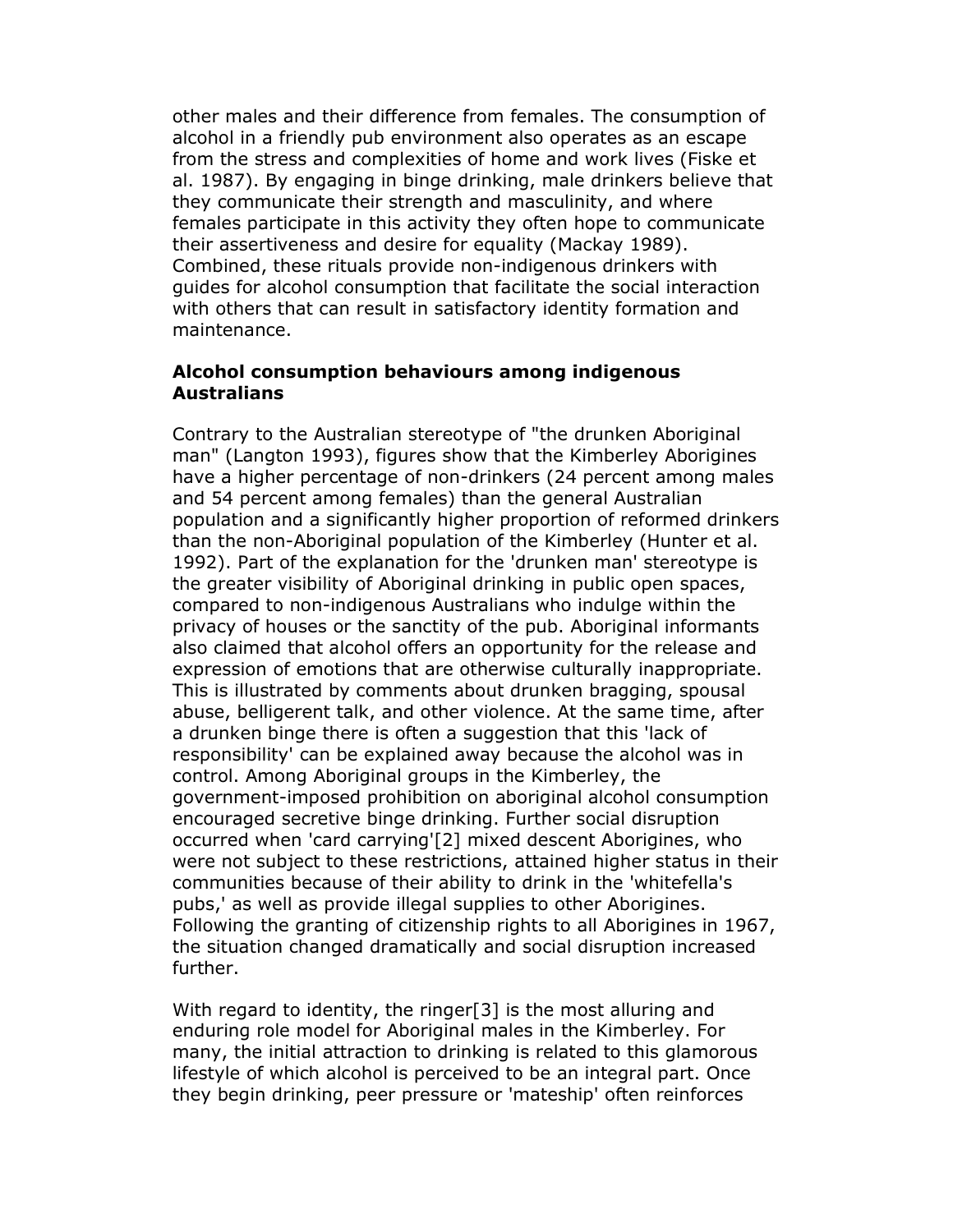their alcohol consumption behaviours. However, it is not only the role model of ringers that is used as a form of identity. There is also a strong network of younger males who associate through drinking either through attendance at music gigs or by driving to nearby communities where alcohol restrictions have not been implemented. Gambling sessions offer a further opportunity for socialising and often include the consumption of alcohol. Strong community divisions also exist between 'the drinkers' and those who refrain.

The lack of rules relating to inebriation in subgroups within Aboriginal culture, combined with the culturally infused sharing ethos, exacerbate the problem of alcohol consumption. The proposal that drinking to excess is a form of resistance (Sackett 1988), expressed through non-compliance with the order imposed by the non-Aboriginal world, was supported by field observations of the conspicuous litter of beer cans and wine cartons, plus the increased aggressiveness toward non-indigenous Australians following consumption of alcohol.

#### Discussion and Conclusions

A comparison of the major characteristics of non-indigenous and indigenous alcohol consumption revealed distinct similarities and differences. The similarities include the use of alcohol consumption to achieve identity formation and maintenance and to provide a form of escapism for drinkers. By comparison, the differences in consumption patterns take the form of subculture inclusion and exclusion, the extent of sharing between drinkers, and the physical locations in which drinking takes place.

#### Similarities

The use of alcohol consumption to establish and communicate an identity was found in this study to be relevant to both nonindigenous and indigenous drinkers. Non-indigenous Australians seek to identify with the broader Australian culture, as well as with specific subcultures, particularly those relating to gender and age, and to a lesser extent social class. Indigenous Australian males relate alcohol consumption to the coveted lifestyle of the outback ringer, while younger indigenous drinkers also associate drinking with their attempts at self-expression through music. In addition, alcohol is perceived by indigenous Australians to be an important link with non-indigenous Australian culture. In both streams of Australian society the consumption of alcohol facilitates specific behaviours that enable individuals to communicate their participation in Australian culture and their membership of specific subcultures within the broader cultural environment.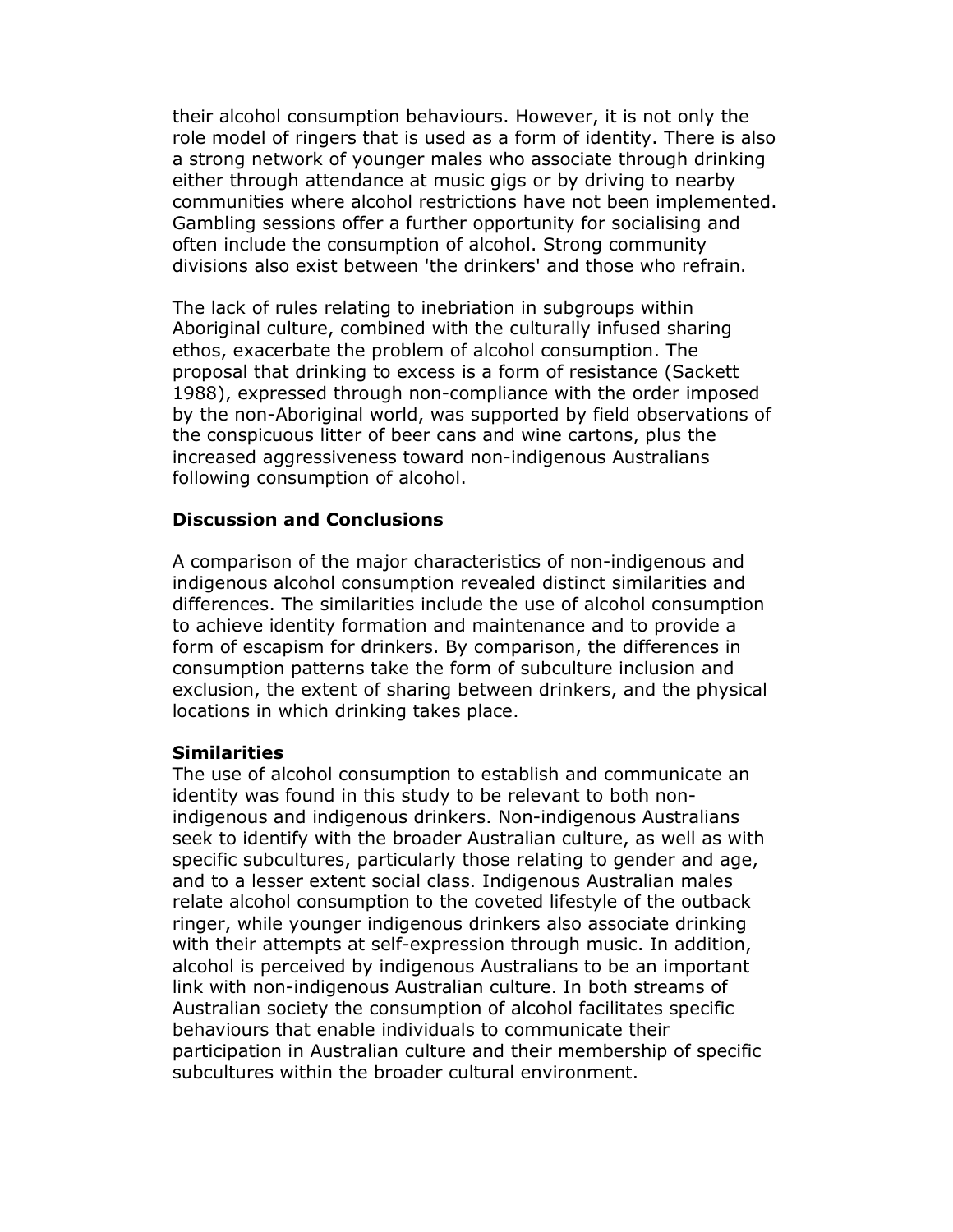Both non-indigenous and indigenous Australians take advantage of the inebriating effects of alcohol to enable them to manage their daily lives. Indigenous Australians consume alcohol as a respite from the poverty and boredom that characterise their lives, while non-indigenous Australians are seeking to obtain temporary relief from the stresses associated with their work and family roles. Drinkers from both groups sacralise their drinking time for the liberation it provides in the form of physical and mental relaxation.

#### **Differences**

The first major area of difference between indigenous and nonindigenous alcohol consumption is the use of alcohol as a form of inclusion and exclusion. While alcohol consumption has an inclusive pattern among indigenous Australians, within the non-indigenous population it is highly stratified according to gender, and to a lesser extent by age and social class. It thus offers a means of exclusion, effectively demarcating different groups within the non-indigenous population. By comparison, alcohol consumption in remote indigenous communities is characterised by communal drinking behaviours, with people of different genders, ages and income levels drinking the same beverages in the same locations at the same time.

The second category of difference is the extent of sharing of alcohol that occurs between drinkers. Non-indigenous Australians often engage in shouting and contribution rituals while drinking, rituals that entail each individual contributing equally to the total pool of alcohol consumed by group members on each occasion. In this way, reciprocity is immediate and direct. By comparison, reciprocity amongst indigenous drinkers is more generalised and occurs over much longer time periods. Those with alcohol are expected to share with those without, thus ensuring that nobody is left out of the consumption process. The third area of difference is the physical locations in which drinking occurs. Reflecting their European heritage, non-indigenous drinkers tend towards indoor locations, particularly homes and pubs. The drinking patterns of indigenous drinkers reflect their closer relationship with the land, and tend towards the consumption of alcohol in outdoor locations.

To conclude, this study of alcohol consumption in Australia identified similarities and differences in consumption patterns between non-indigenous and indigenous members of the Australian population. The differences, in particular, reflect the social and cultural variations between these two groups. The poverty levels experienced by indigenous Australians mean that they have fewer product options available to them, with most drinking the least expensive forms of beer and wine available to achieve their identity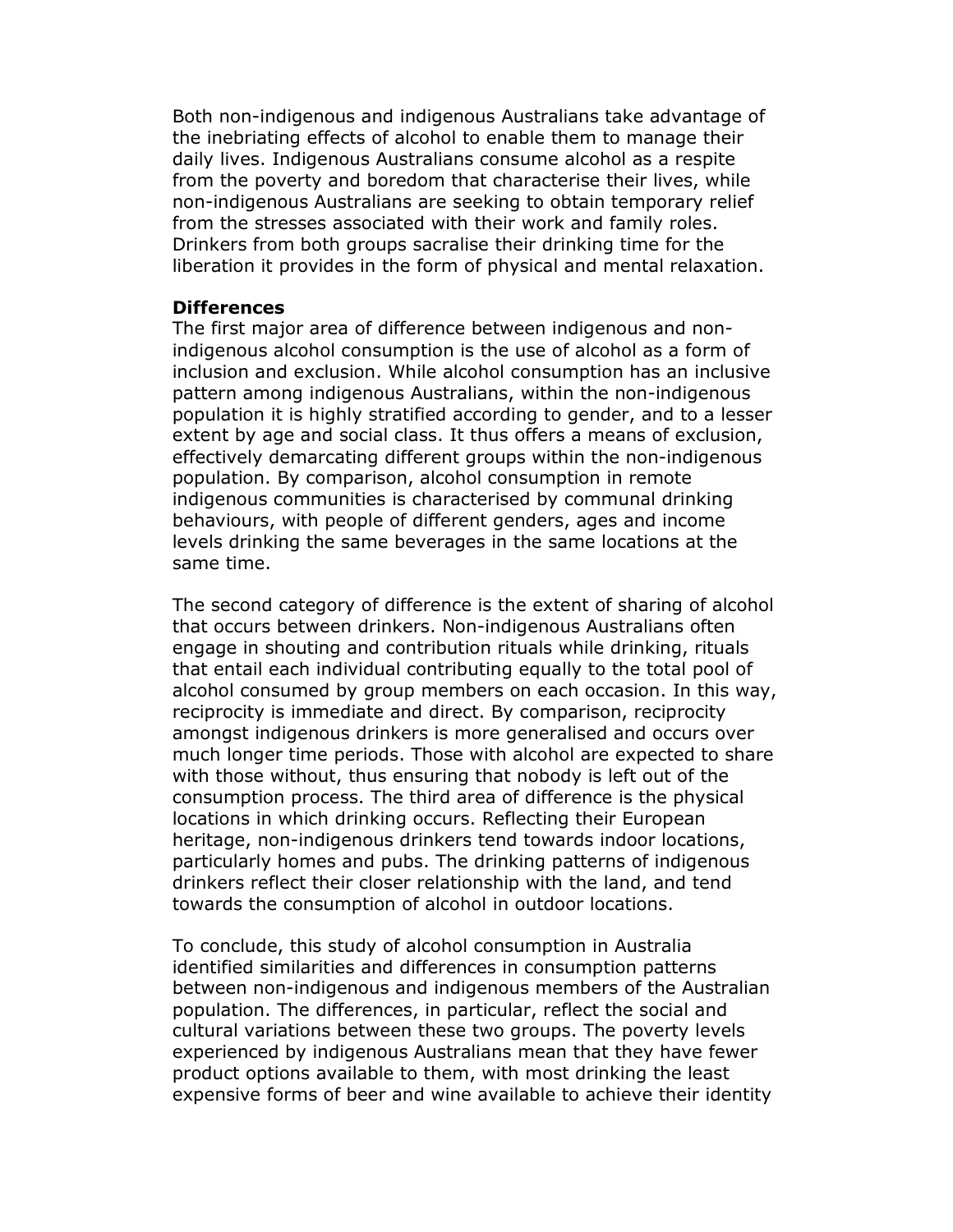and escapism objectives. Also, their poverty largely restricts their consumption to outdoor locations, an outcome also encouraged by their cultural heritage that emphasises the importance of the land to the individual and the group. Non-indigenous Australians, by comparison, readily employ product and brand symbolism to communicate socially decreed distinctions between members of different subcultures, such as those of different genders and social classes.

# Footnotes

1. In this paper the term indigenous refers to those Aboriginal Australians living in the remote outback regions of Australia, either in their own communities or as fringe dwellers of larger country towns. The terms non-indigenous and European Australians refer to the predominantly Caucasian population of the major urban cities.

2. Aborigines could apply for citizenship that was identified by the carrying of a card. However, this citizenship was subject to meeting prohibitive conditions. These included the supplying of two references from reputable citizens certifying industrious habits; evidence that citizenship would be conducive to the applicant's welfare; and that the applicant was fluent in English, was of good reputation and not suffering from disease. Citizenship could be revoked for any offence including drunkenness.

3. The term *ringer* refers to a person handling cattle, like the term 'cowboy'.

# References

Altman, J. C. (1987), Hunter Gatherers Today: An Aboriginal Economy in North Australia, Canberra: Australian Institute of Aboriginal Studies.

Australian Bureau of Statistics (1990), National Health Survey: Health Risk Factors, 1989/90, Cat. no. 4380.0, Canberra.

Australian Bureau of Statistics (1995), National Health Survey: Summary of Results. Cat. no. 4364.0, Canberra.

Biskup, Peter (1973), Not Slaves, Not Citizens: The Aboriginal Problem in Western Australia 1898-1954, St Lucia: University of Queensland Press.

Brady, Maggie (1992), "Ethnography and Understandings of Aboriginal Drinking," Journal of Drug Issues, 22 (3), 699-712.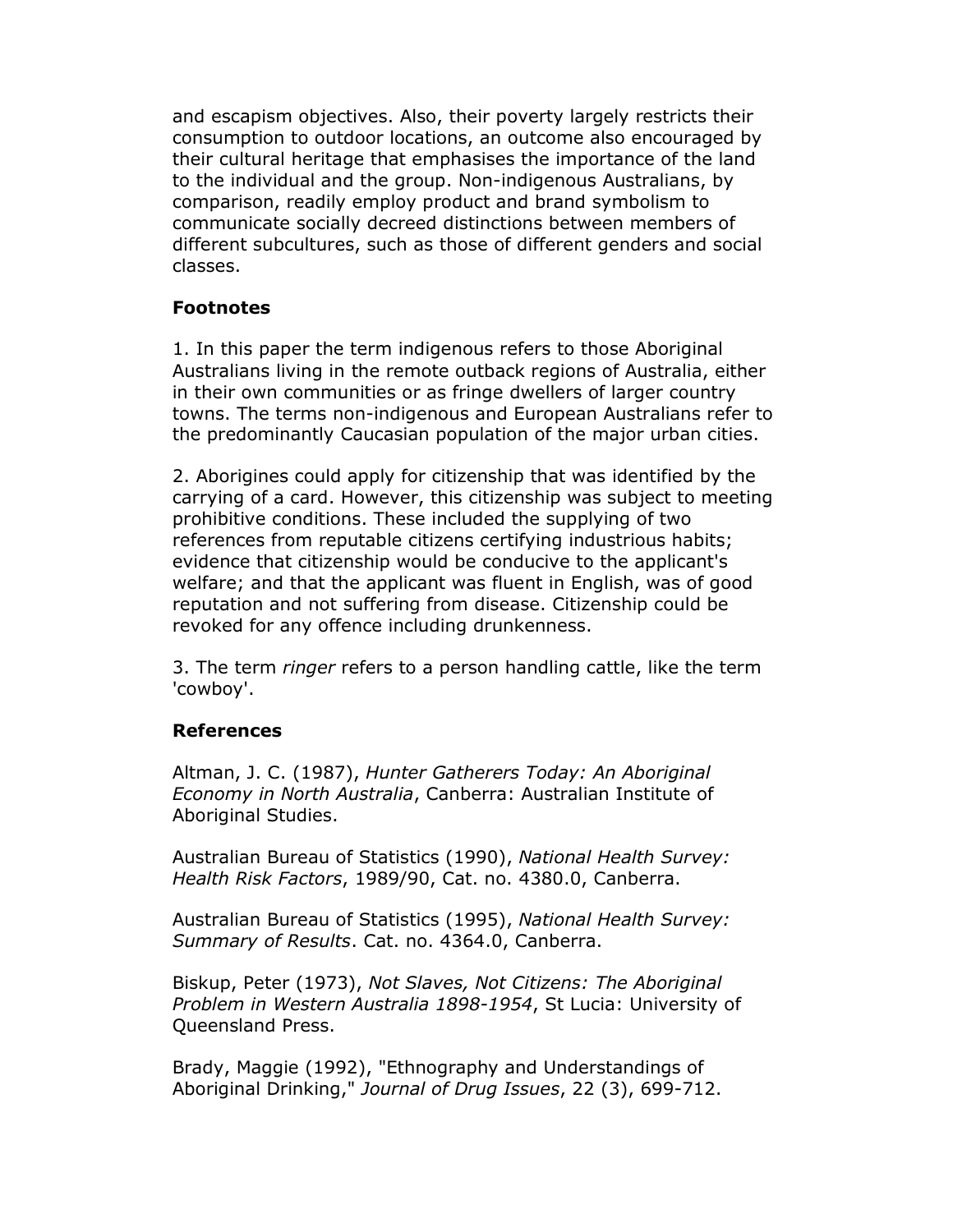Douglas, Mary (1987), "A Distinctive Anthropological Perspective," in Constructive Drinking: Perspectives on Drink from Anthropology, ed. Mary Douglas, Cambridge: The Press Syndicate of the University of Cambridge, 3-15.

Evans, Raymond (1989), "Dispossession of Aboriginal Australians: Watching and Waiting," Social Alternatives, 8 (April), 13-15.

Fiske, John, Bob Hodge, and Graeme Turner (1987), Myths of Oz, Boston: Allen and Unwin.

Freeland, J.M. (1966), The Australian Pub, Melbourne University Press.

Gray, Dennis and Tanya Chikrizhs (2000), "Regional Variation in Alcohol Consumption in the Northern Territory," Australian and New Zealand Journal of Public Health, 24 (1), 35-38.

Health Department of Western Australia (1997), Alcohol Consumption, Perth.

Huffer, Virginia (1983), "Australian Aborigine: Transition in Family Grouping," Family Process, 12 (September), 303-315.

Hunter, Ernest (1993), Aboriginal Health and History: Power and Prejudice in Remote Australia, Melbourne: Cambridge University Press.

Hunter, Ernest, Wayne D. Hall, and Randolph M. Spargo (1992), "Patterns of Alcohol Consumption in the Kimberley Aboriginal Population," Medical Journal of Australia, 156 (June), 764-768.

King, Jonathon (1978), Waltzing Materialism, Sydney: Harper and Row.

Langton, Marcia (1993), "Rum, Seduction and Death: Aboriginality and Alcohol," Oceania, 63, 195-206.

Mackay, Hugh (1989), The Hugh Mackay 1989 Beer Report, Appendix 4, Sydney, Australia.

Productschap Voor Gedistilleerde Dranken (1999), World Drink Trends, NTC Publications, Oxfordshire.

Sackett, Lee (1988), "Resisting Arrests: Drinking, Development and Discipline in a Desert Community," Social Analysis, 24 (December), 66-77.